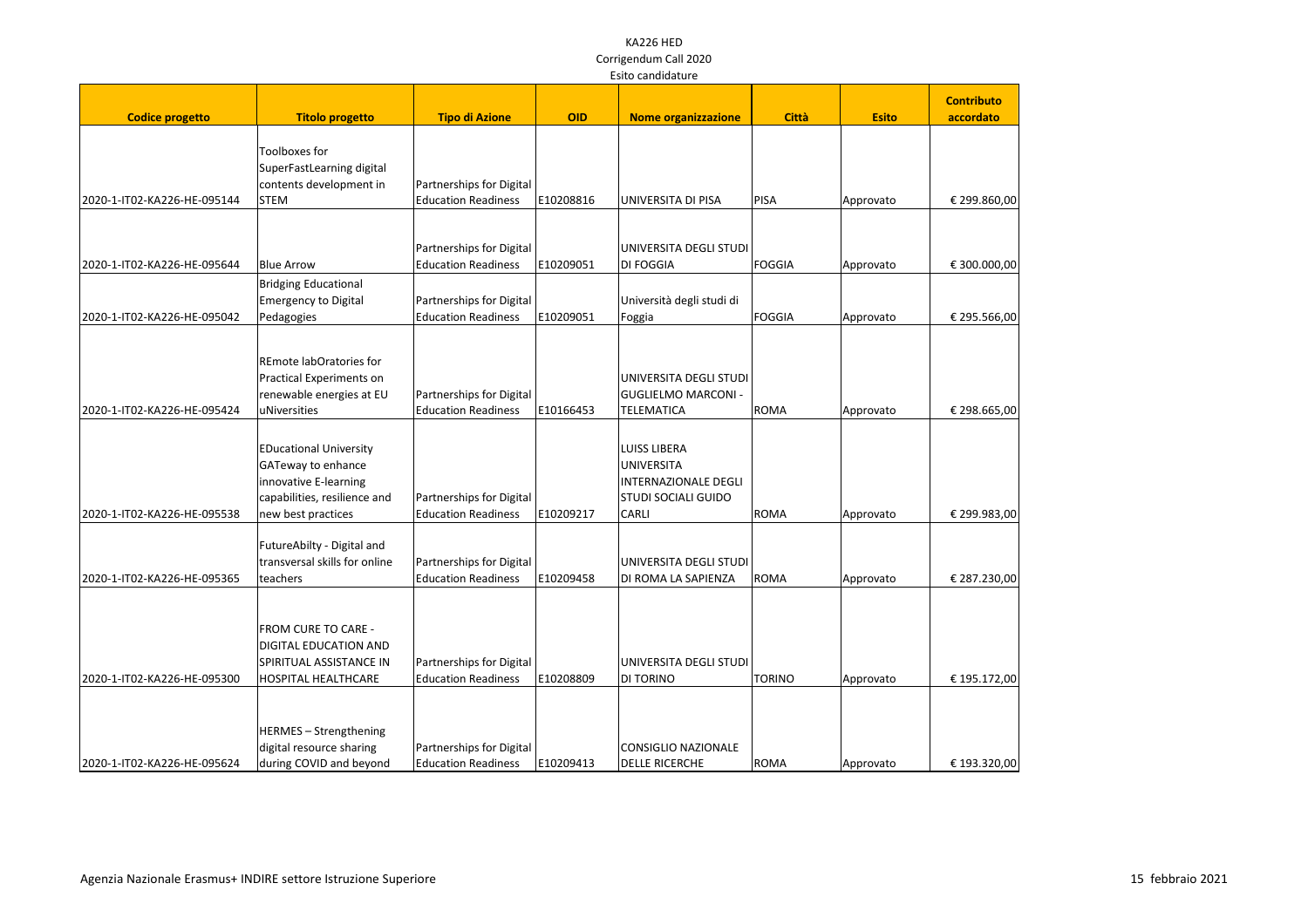|                             |                                                                                                                                                                              |                                                        |            |                                                         |                 |                                | <b>Contributo</b> |
|-----------------------------|------------------------------------------------------------------------------------------------------------------------------------------------------------------------------|--------------------------------------------------------|------------|---------------------------------------------------------|-----------------|--------------------------------|-------------------|
| <b>Codice progetto</b>      | <b>Titolo progetto</b>                                                                                                                                                       | <b>Tipo di Azione</b>                                  | <b>OID</b> | <b>Nome organizzazione</b>                              | <b>Città</b>    | <b>Esito</b>                   | accordato         |
| 2020-1-IT02-KA226-HE-095196 | Fostering Resilience through<br><b>Accredited Mobility for</b><br>European Sustainable HE<br>innovation                                                                      | Partnerships for Digital<br><b>Education Readiness</b> | E10194750  | UNIMED - UNIONE DELLE<br>UNIVERSITA DEL<br>MEDITERRANEO | ROMA            | Approvato                      | € 284.600,00      |
| 2020-1-IT02-KA226-HE-095697 | Hacking Institutional<br>Strategies for Rapidly<br>Deployed Digital Education                                                                                                | Partnerships for Digital<br><b>Education Readiness</b> | E10209398  | POLITECNICO DI TORINO   TORINO                          |                 | Approvato                      | € 292.450,00      |
| 2020-1-IT02-KA226-HE-095452 | Integrating digital<br>collaborative environments<br>into Joint programmes                                                                                                   | Partnerships for Digital<br><b>Education Readiness</b> | E10209515  | UNIVERSITA DEGLI STUDI<br>DI PADOVA                     | PADOVA          | Approvato                      | € 209.725,00      |
| 2020-1-IT02-KA226-HE-095528 | Hi-TEACH: a new trainer<br>teaching framework in the<br>post-covid era                                                                                                       | Partnerships for Digital<br><b>Education Readiness</b> | E10209112  | UNIVERSITA CA' FOSCARI<br>VENEZIA                       | VENEZIA         | Approvato                      | € 299.995,00      |
| 2020-1-IT02-KA226-HE-095091 | Online Internship in Tourism                                                                                                                                                 | Partnerships for Digital<br><b>Education Readiness</b> | E10153269  | UNIVERSITA DEGLI STUDI<br><b>DI MACERATA</b>            | <b>MACERATA</b> | Approvato                      | € 298.939,00      |
| 2020-1-IT02-KA226-HE-095637 | <b>ENhanced Learning and</b><br>teaching in International<br><b>Virtual ENvironments</b>                                                                                     | Partnerships for Digital<br><b>Education Readiness</b> | E10208816  | UNIVERSITA DI PISA                                      | PISA            | Lista di Riserva               | n/a               |
| 2020-1-IT02-KA226-HE-095639 | Alliance for equitable medical<br>technologies achieved by<br>transforming biomedical<br>engineering through high<br>quality, sustainable and<br>inclusive digital education | Partnerships for Digital<br><b>Education Readiness</b> | E10208816  | UNIVERSITA DI PISA                                      | PISA            | Respinto per<br>mancanza fondi | n/a               |
| 2020-1-IT02-KA226-HE-095544 | Health Accountability digital<br>Tools                                                                                                                                       | Partnerships for Digital<br><b>Education Readiness</b> | E10209388  | UNIVERSITA DEGLI STUDI<br>DI NAPOLI FEDERICO II         | <b>NAPOLI</b>   | Respinto per<br>mancanza fondi | n/a               |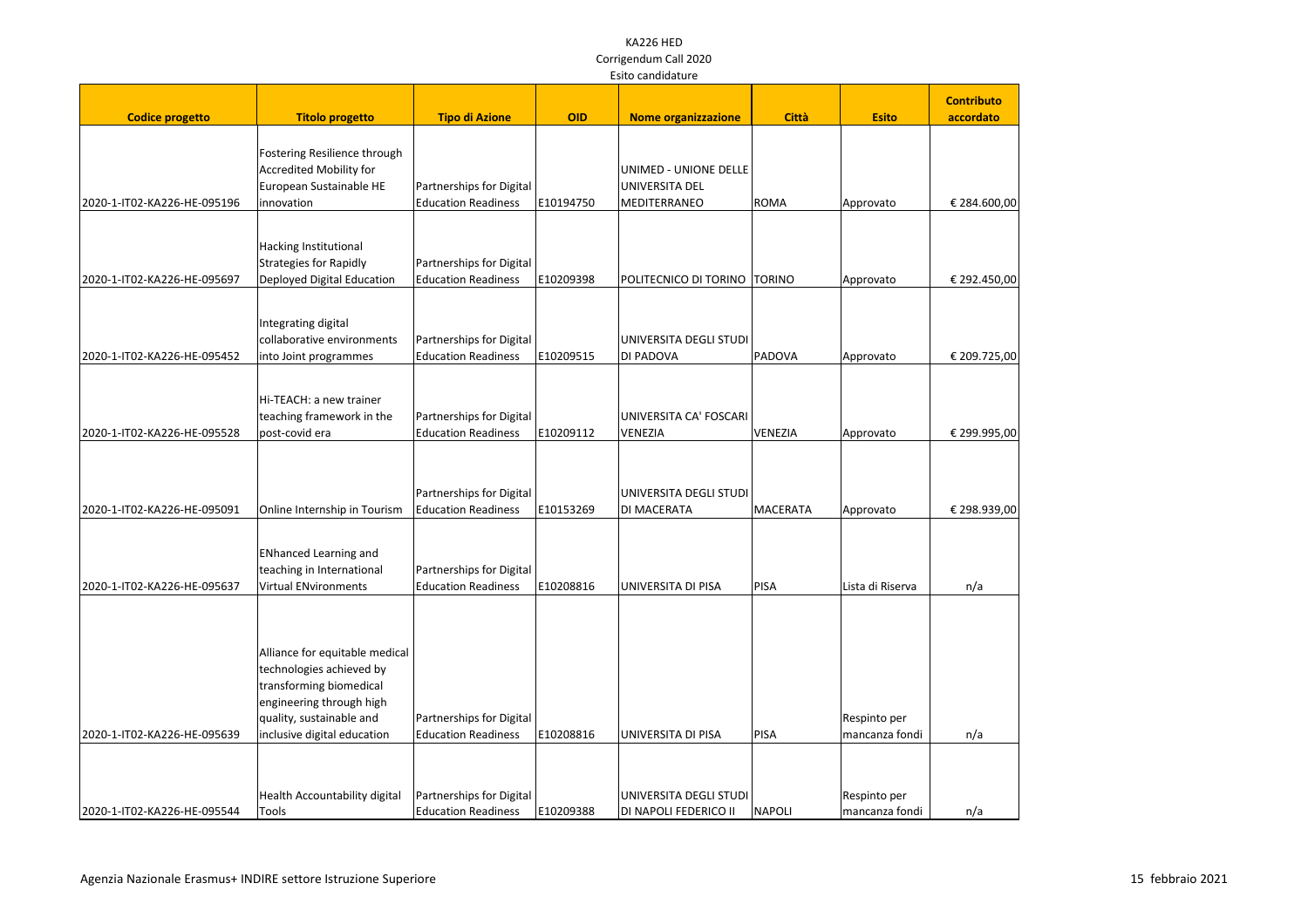|                             | LSILU Cariuluature                                      |                                                        |            |                                                 |                    |                                |                   |
|-----------------------------|---------------------------------------------------------|--------------------------------------------------------|------------|-------------------------------------------------|--------------------|--------------------------------|-------------------|
|                             |                                                         |                                                        |            |                                                 |                    |                                | <b>Contributo</b> |
| <b>Codice progetto</b>      | <b>Titolo progetto</b>                                  | <b>Tipo di Azione</b>                                  | <b>OID</b> | <b>Nome organizzazione</b>                      | <b>Città</b>       | <b>Esito</b>                   | accordato         |
|                             |                                                         |                                                        |            |                                                 |                    |                                |                   |
|                             |                                                         |                                                        |            |                                                 |                    |                                |                   |
|                             | Massive Open Online Week                                |                                                        |            |                                                 |                    |                                |                   |
| 2020-1-IT02-KA226-HE-095372 | for Collaborative Digital<br>Education                  | Partnerships for Digital<br><b>Education Readiness</b> | E10209388  | UNIVERSITA DEGLI STUDI<br>DI NAPOLI FEDERICO II | <b>NAPOLI</b>      | Respinto per<br>mancanza fondi |                   |
|                             |                                                         |                                                        |            |                                                 |                    |                                | n/a               |
|                             |                                                         |                                                        |            |                                                 |                    |                                |                   |
|                             |                                                         |                                                        |            |                                                 |                    |                                |                   |
|                             | Data JOUrnaLism courses for                             | Partnerships for Digital                               |            | UNIVERSITA DEGLI STUDI                          |                    | Respinto per                   |                   |
| 2020-1-IT02-KA226-HE-095530 | higher Education                                        | <b>Education Readiness</b>                             | E10209103  | <b>DELLA TUSCIA</b>                             | <b>VITERBO</b>     | mancanza fondi                 | n/a               |
|                             |                                                         |                                                        |            |                                                 |                    |                                |                   |
|                             |                                                         |                                                        |            |                                                 |                    |                                |                   |
|                             |                                                         |                                                        |            |                                                 |                    |                                |                   |
|                             | Methods for Effective Remote Partnerships for Digital   |                                                        |            | Università degli studi di                       |                    | Respinto per                   |                   |
| 2020-1-IT02-KA226-HE-095484 | Training                                                | <b>Education Readiness</b>                             | E10209127  | Salerno                                         | <b>FISCIANO SA</b> | mancanza fondi                 | n/a               |
|                             |                                                         |                                                        |            |                                                 |                    |                                |                   |
|                             | Neet prevention in                                      |                                                        |            |                                                 |                    |                                |                   |
|                             | Educational systems through                             |                                                        |            |                                                 |                    |                                |                   |
|                             | positive Future vision                                  |                                                        |            |                                                 |                    |                                |                   |
|                             | Enhancing                                               |                                                        |            | Istituto di Scienze e                           |                    |                                |                   |
|                             | Learning and teacher                                    | Partnerships for Digital                               |            | Tecnologie della                                |                    | Respinto per                   |                   |
| 2020-1-IT02-KA226-HE-095291 | education in COVID Era                                  | <b>Education Readiness</b>                             | E10209413  | Cognizione                                      | <b>ROMA</b>        | mancanza fondi                 | n/a               |
|                             |                                                         |                                                        |            |                                                 |                    |                                |                   |
|                             |                                                         |                                                        |            |                                                 |                    |                                |                   |
|                             | Strategic Practices to Enhance Partnerships for Digital |                                                        |            | UNIVERSITA DEGLI STUDI                          |                    | Respinto per                   |                   |
| 2020-1-IT02-KA226-HE-095290 | Regulation in Online learning   Education Readiness     |                                                        | E10209099  | DI FIRENZE                                      | FIRENZE            | mancanza fondi                 | n/a               |
|                             |                                                         |                                                        |            |                                                 |                    |                                |                   |
|                             |                                                         |                                                        |            |                                                 |                    |                                |                   |
|                             | EU framework for Digital                                |                                                        |            |                                                 |                    |                                |                   |
|                             | Education Readiness in Higher Partnerships for Digital  |                                                        |            | European Digital                                |                    | Respinto per                   |                   |
| 2020-1-IT02-KA226-HE-095135 | Education                                               | <b>Education Readiness</b>                             | E10096531  | <b>Learning Network</b>                         | MILANO             | mancanza fondi                 | n/a               |
|                             |                                                         |                                                        |            | <b>ALMA MATER</b>                               |                    |                                |                   |
|                             | Computer-based Visualisation                            |                                                        |            | STUDIORUM -                                     |                    |                                |                   |
|                             | of Architectural Cultural                               | Partnerships for Digital                               |            | UNIVERSITA DI                                   |                    | Respinto per                   |                   |
| 2020-1-IT02-KA226-HE-095197 | Heritage                                                | <b>Education Readiness</b>                             | E10209504  | <b>BOLOGNA</b>                                  | BOLOGNA            | mancanza fondi                 | n/a               |
|                             |                                                         |                                                        |            |                                                 |                    |                                |                   |
|                             | <b>INnovative Digital</b>                               |                                                        |            | Istituto Zooprofilattico                        |                    |                                |                   |
|                             | <b>Environment and Pedagogies</b>                       |                                                        |            | Sperimentale dell'Umbria                        |                    |                                |                   |
|                             | for Teaching zoonoses in one                            | Partnerships for Digital                               |            | e delle Marche "Togo                            |                    | Respinto per                   |                   |
| 2020-1-IT02-KA226-HE-095576 | Health perspective                                      | <b>Education Readiness</b>                             | E10248969  | Rosati"                                         | PERUGIA            | mancanza fondi                 | n/a               |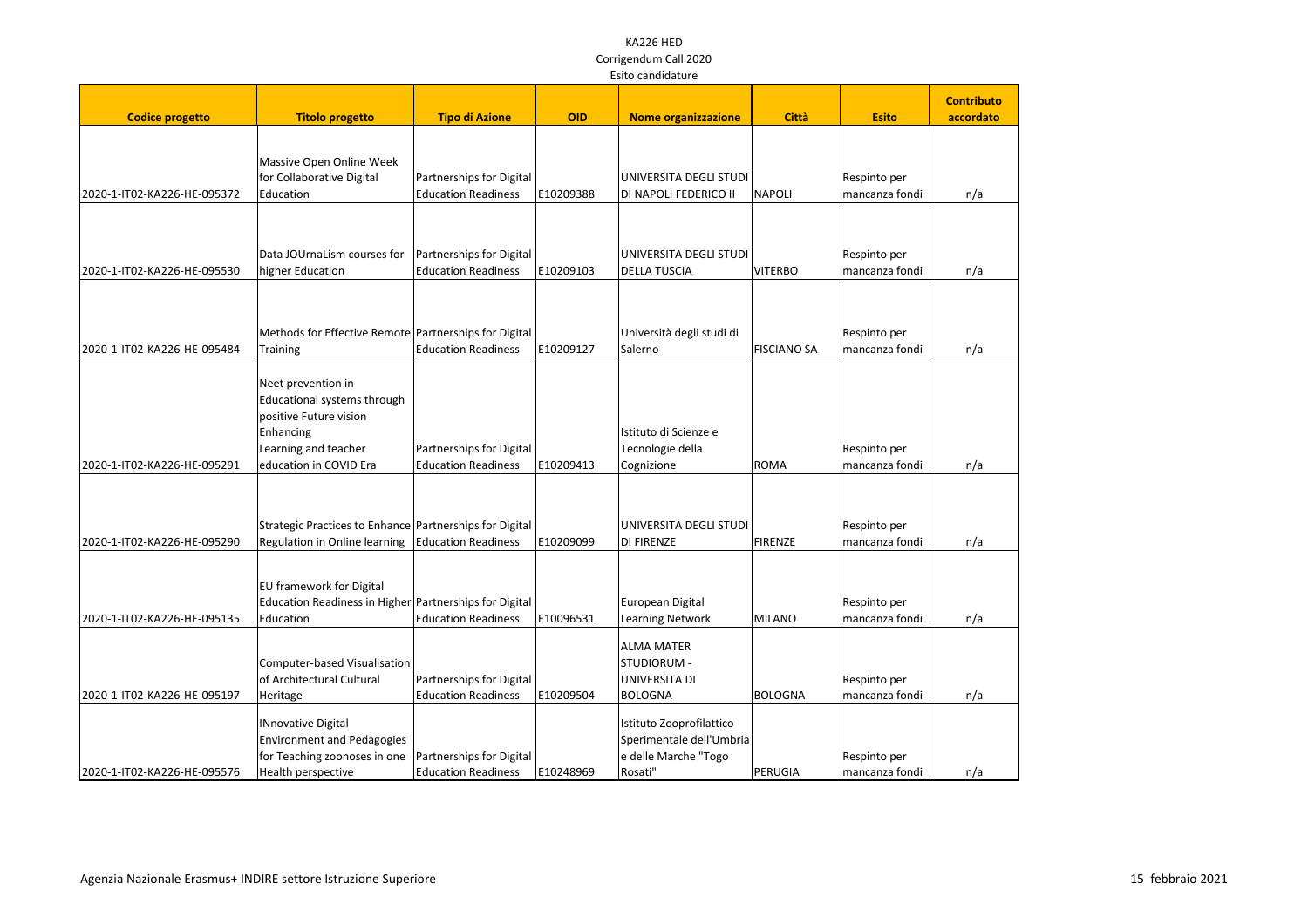|                             | Laitu canuluaturc                                         |                            |            |                              |              |                |                   |
|-----------------------------|-----------------------------------------------------------|----------------------------|------------|------------------------------|--------------|----------------|-------------------|
|                             |                                                           |                            |            |                              |              |                | <b>Contributo</b> |
| <b>Codice progetto</b>      | <b>Titolo progetto</b>                                    | <b>Tipo di Azione</b>      | <b>OID</b> | <b>Nome organizzazione</b>   | <b>Città</b> | <b>Esito</b>   | accordato         |
|                             |                                                           |                            |            |                              |              |                |                   |
|                             |                                                           |                            |            |                              |              |                |                   |
|                             |                                                           |                            |            |                              |              |                |                   |
|                             | E-TRAINEE. Open Mobility                                  | Partnerships for Digital   |            |                              |              | Respinto per   |                   |
| 2020-1-IT02-KA226-HE-095158 | System for Traineeship.                                   | <b>Education Readiness</b> | E10162441  | <b>SEND</b>                  | PALERMO      | mancanza fondi | n/a               |
|                             |                                                           |                            |            |                              |              |                |                   |
|                             |                                                           |                            |            |                              |              |                |                   |
|                             | Design Accessibility Network                              | Partnerships for Digital   |            | UNIVERSITA DEL               |              | Respinto per   |                   |
| 2020-1-IT02-KA226-HE-095231 | to Enjoy University                                       | <b>Education Readiness</b> | E10208824  | <b>SALENTO</b>               | <b>LECCE</b> | mancanza fondi | n/a               |
|                             |                                                           |                            |            |                              |              |                |                   |
|                             |                                                           |                            |            |                              |              |                |                   |
|                             | Smart Labs - from responding                              |                            |            |                              |              |                |                   |
|                             | to social distancing to                                   | Partnerships for Digital   |            | UNIVERSITA DEGLI STUDI       |              | Respinto per   |                   |
| 2020-1-IT02-KA226-HE-095696 | innovation and creativity                                 | <b>Education Readiness</b> | E10209458  | DI ROMA LA SAPIENZA          | <b>ROMA</b>  | mancanza fondi | n/a               |
|                             |                                                           |                            |            |                              |              |                |                   |
|                             | <b>Digital Curation learning HUB</b>                      |                            |            | <b>UNIVERSITA</b>            |              |                |                   |
|                             | for museums in post Covid -                               | Partnerships for Digital   |            | POLITECNICA DELLE            |              | Respinto per   |                   |
| 2020-1-IT02-KA226-HE-095527 | 19 scenario                                               | <b>Education Readiness</b> | E10208852  | <b>MARCHE</b>                | ANCONA       | mancanza fondi | n/a               |
|                             |                                                           |                            |            |                              |              |                |                   |
|                             |                                                           |                            |            |                              |              |                |                   |
|                             | InMEDIAsRES. ImMErsive                                    |                            |            |                              |              |                |                   |
|                             | DigitAl learning RESources for                            |                            |            | <b>ALMA MATER</b>            |              |                |                   |
|                             | enhancing digital readiness in                            |                            |            | STUDIORUM -                  |              |                |                   |
|                             | teaching and learning cultural   Partnerships for Digital |                            |            | UNIVERSITA DI                |              | Respinto per   |                   |
| 2020-1-IT02-KA226-HE-095039 | heritage studies                                          | <b>Education Readiness</b> | E10209504  | <b>BOLOGNA</b>               | BOLOGNA      | mancanza fondi | n/a               |
|                             |                                                           |                            |            |                              |              |                |                   |
|                             |                                                           |                            |            |                              |              |                |                   |
|                             |                                                           |                            |            |                              |              |                |                   |
|                             | Digital Transformation                                    | Partnerships for Digital   |            |                              |              | Respinto per   |                   |
| 2020-1-IT02-KA226-HE-094935 | Advancement for Design PhD                                | <b>Education Readiness</b> | E10208971  | POLITECNICO DI MILANO MILANO |              | mancanza fondi | n/a               |
|                             | HARDISC Habilitate, Adapt                                 |                            |            |                              |              |                |                   |
|                             | and Reinforce Digital                                     |                            |            |                              |              |                |                   |
|                             | Internships for Students                                  | Partnerships for Digital   |            | CONSIGLIO NAZIONALE          |              |                |                   |
| 2020-1-IT02-KA226-HE-095623 | against COVID                                             | <b>Education Readiness</b> | E10209413  | <b>DELLE RICERCHE</b>        | <b>ROMA</b>  | Respinto       | n/a               |
|                             |                                                           |                            |            |                              |              |                |                   |
|                             |                                                           |                            |            |                              |              |                |                   |
|                             | Laboratory teaching and                                   |                            |            |                              |              |                |                   |
|                             | learning for electrical and                               | Partnerships for Digital   |            | UNIVERSITA DEL               |              |                |                   |
| 2020-1-IT02-KA226-HE-094997 | electronic engineering                                    | <b>Education Readiness</b> | E10208824  | SALENTO                      | <b>LECCE</b> | Respinto       | n/a               |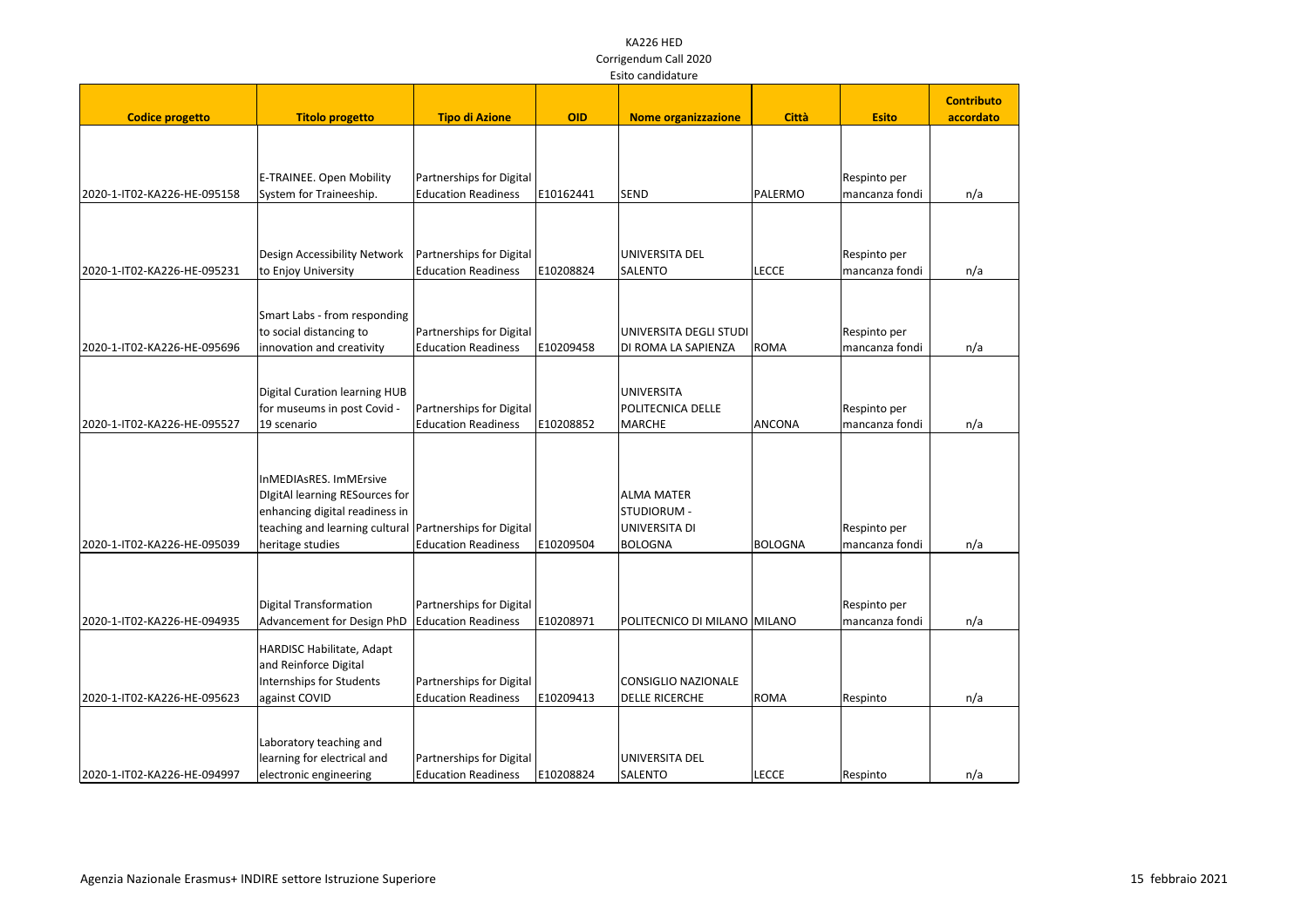|                             |                                                                                                                                                                                  |                                                        |            | Laitu cariuluaturc                              |                    |                                |                   |
|-----------------------------|----------------------------------------------------------------------------------------------------------------------------------------------------------------------------------|--------------------------------------------------------|------------|-------------------------------------------------|--------------------|--------------------------------|-------------------|
|                             |                                                                                                                                                                                  |                                                        |            |                                                 |                    |                                | <b>Contributo</b> |
| <b>Codice progetto</b>      | <b>Titolo progetto</b>                                                                                                                                                           | <b>Tipo di Azione</b>                                  | <b>OID</b> | <b>Nome organizzazione</b>                      | <b>Città</b>       | <b>Esito</b>                   | accordato         |
| 2020-1-IT02-KA226-HE-095540 | Developing & Realising<br>digitalisation In higher<br>education Via Empowering<br>teaching personnel                                                                             | Partnerships for Digital<br><b>Education Readiness</b> | E10053300  | <b>TDM 2000</b>                                 | <b>CAGLIARI</b>    | Respinto per<br>mancanza fondi | n/a               |
| 2020-1-IT02-KA226-HE-095243 | Nurturing Teachers'<br><b>Motivation for Digital</b><br>Education Excellence through   Partnerships for Digital<br>Nudging Interventions                                         | <b>Education Readiness</b>                             | E10209388  | UNIVERSITA DEGLI STUDI<br>DI NAPOLI FEDERICO II | NAPOLI             | Respinto per<br>mancanza fondi | n/a               |
|                             |                                                                                                                                                                                  |                                                        |            |                                                 |                    |                                |                   |
| 2020-1-IT02-KA226-HE-095423 | STE(A)M Inclusiveness New<br>Goals                                                                                                                                               | Partnerships for Digital<br><b>Education Readiness</b> | E10208792  | UNIVERSITA DEGLI STUDI<br>DELL'AQUILA           | L AQUILA           | Respinto per<br>mancanza fondi | n/a               |
| 2020-1-IT02-KA226-HE-095529 | Collaborative and transparent<br>use of Learning Analytics in<br>online university courses,<br>valuing the learner role and<br>exploiting advanced<br>monitoring equipment       | Partnerships for Digital<br><b>Education Readiness</b> | E10209458  | UNIVERSITA DEGLI STUDI<br>DI ROMA LA SAPIENZA   | <b>ROMA</b>        | Respinto                       | n/a               |
| 2020-1-IT02-KA226-HE-095038 | Innovative Bioscience:<br>remotely triggered virtual<br>labs in complementing the<br>Higher Education                                                                            | Partnerships for Digital<br><b>Education Readiness</b> | E10209051  | UNIVERSITA DEGLI STUDI<br><b>DI FOGGIA</b>      | <b>FOGGIA</b>      | Respinto per<br>mancanza fondi | n/a               |
| 2020-1-IT02-KA226-HE-095694 | Teach Safety to Live Safely: A<br>Project of Educational and<br>Digital Solutions for<br><b>Mainstreaming Occupational</b><br>Safety and Health in<br><b>Education Faculties</b> | Partnerships for Digital<br><b>Education Readiness</b> | E10209127  | UNIVERSITA DEGLI STUDI<br>DI SALERNO            | <b>FISCIANO SA</b> | Respinto per<br>mancanza fondi | n/a               |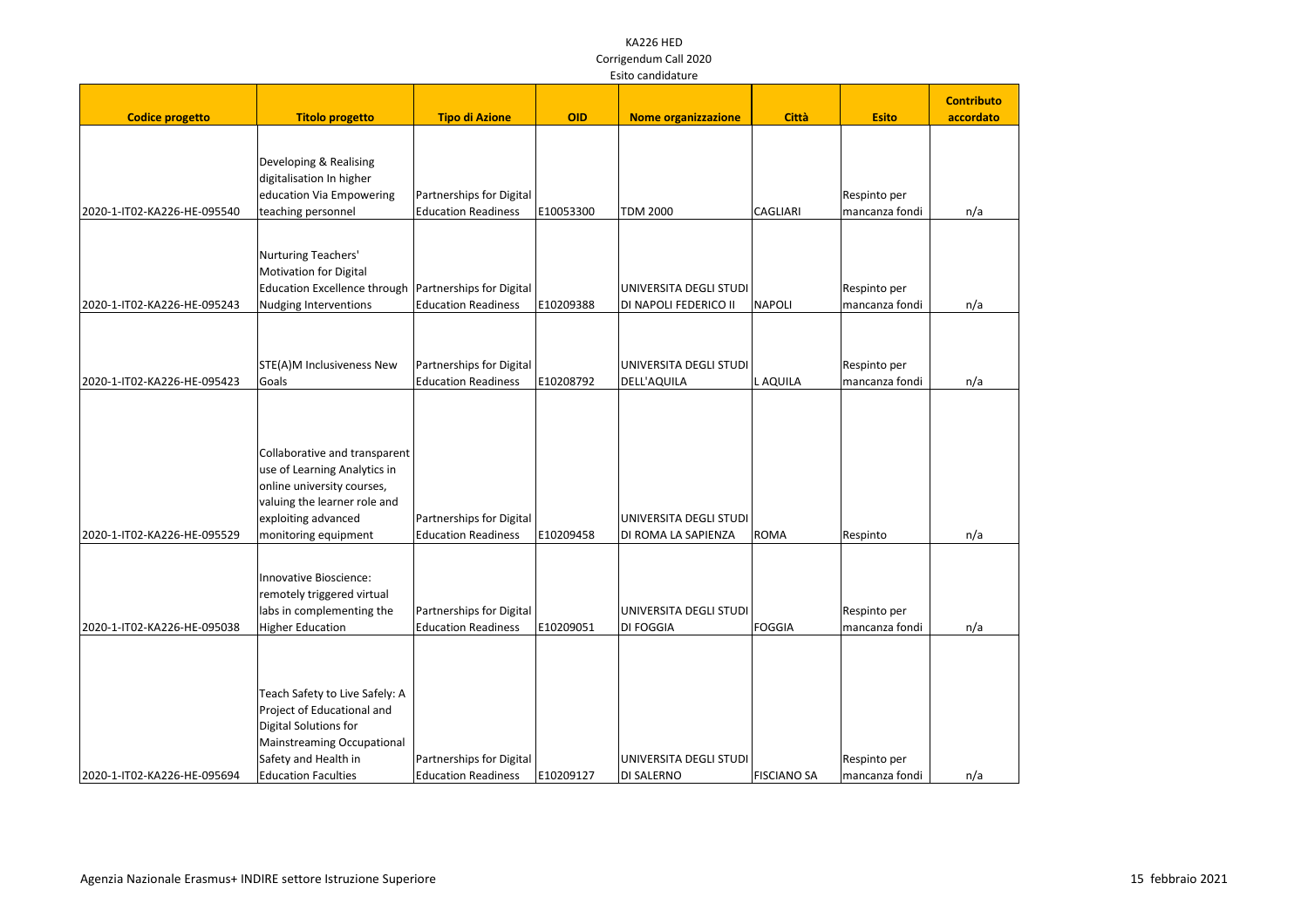|                             | Laitu canuluaturc                                                                                                                                       |                                                        |            |                                                                                           |                |                                |                   |
|-----------------------------|---------------------------------------------------------------------------------------------------------------------------------------------------------|--------------------------------------------------------|------------|-------------------------------------------------------------------------------------------|----------------|--------------------------------|-------------------|
|                             |                                                                                                                                                         |                                                        |            |                                                                                           |                |                                | <b>Contributo</b> |
| <b>Codice progetto</b>      | <b>Titolo progetto</b>                                                                                                                                  | <b>Tipo di Azione</b>                                  | <b>OID</b> | <b>Nome organizzazione</b>                                                                | <b>Città</b>   | <b>Esito</b>                   | accordato         |
| 2020-1-IT02-KA226-HE-095076 | Mapping Study Places for<br>Language E-learners                                                                                                         | Partnerships for Digital<br><b>Education Readiness</b> | E10074305  | Scuola Superiore<br>Carolina Albasio                                                      | CASTELLANZA    | Respinto per<br>mancanza fondi | n/a               |
| 2020-1-IT02-KA226-HE-095485 | On-Line TRaining in Higher<br>Education. Teaching and<br>learning in digital era                                                                        | Partnerships for Digital<br><b>Education Readiness</b> | E10126054  | <b>LINK CAMPUS</b><br>UNIVERSITY                                                          | ROMA           | Respinto per<br>mancanza fondi | n/a               |
| 2020-1-IT02-KA226-HE-095531 | An Educational Platform for<br>the Italian and English<br>Language of Tourism                                                                           | Partnerships for Digital<br><b>Education Readiness</b> | E10209128  | UNIVERSITA DEGLI STUDI<br><b>DI UDINE</b>                                                 | <b>UDINE</b>   | Respinto per<br>mancanza fondi | n/a               |
| 2020-1-IT02-KA226-HE-095212 | Remote teaching and virtual<br>reality in radiation sciences                                                                                            | Partnerships for Digital<br><b>Education Readiness</b> | E10209504  | <b>ALMA MATER</b><br>STUDIORUM -<br>UNIVERSITA DI<br><b>BOLOGNA</b>                       | BOLOGNA        | Respinto per<br>mancanza fondi | n/a               |
| 2020-1-IT02-KA226-HE-095152 | LEgal Aspects of digital well-<br>being in Remote educatioN                                                                                             | Partnerships for Digital<br><b>Education Readiness</b> | E10209016  | <b>SCUOLA SUPERIORE DI</b><br>STUDI UNIVERSITARI E DI<br>PERFEZIONAMENTO S<br><b>ANNA</b> | PISA           | Respinto                       | n/a               |
| 2020-1-IT02-KA226-HE-095577 | SociaL mEdia aND Education<br>Readiness                                                                                                                 | Partnerships for Digital<br><b>Education Readiness</b> | E10029793  | T2I - TRASFERIMENTO<br><b>TECNOLOGICO E</b><br>INNOVAZIONE SCARL                          | <b>TREVISO</b> | Respinto                       | n/a               |
| 2020-1-IT02-KA226-HE-095545 | <b>Erasmus Virtual Technologies</b><br>toward an immersive distance<br>learning project using Virtual<br>reality, Augmented Reality<br>and Gamification | Partnerships for Digital<br><b>Education Readiness</b> | E10208663  | UNIVERSITA DEGLI STUDI<br>DI ROMA TOR VERGATA                                             | ROMA           | Respinto                       | n/a               |
| 2020-1-IT02-KA226-HE-095450 | <b>SOCIAL EDUCATION</b><br><b>ENHANCING PLATFORM</b>                                                                                                    | Partnerships for Digital<br><b>Education Readiness</b> | E10209051  | UNIVERSITA DEGLI STUDI<br><b>DI FOGGIA</b>                                                | FOGGIA         | Respinto                       | n/a               |